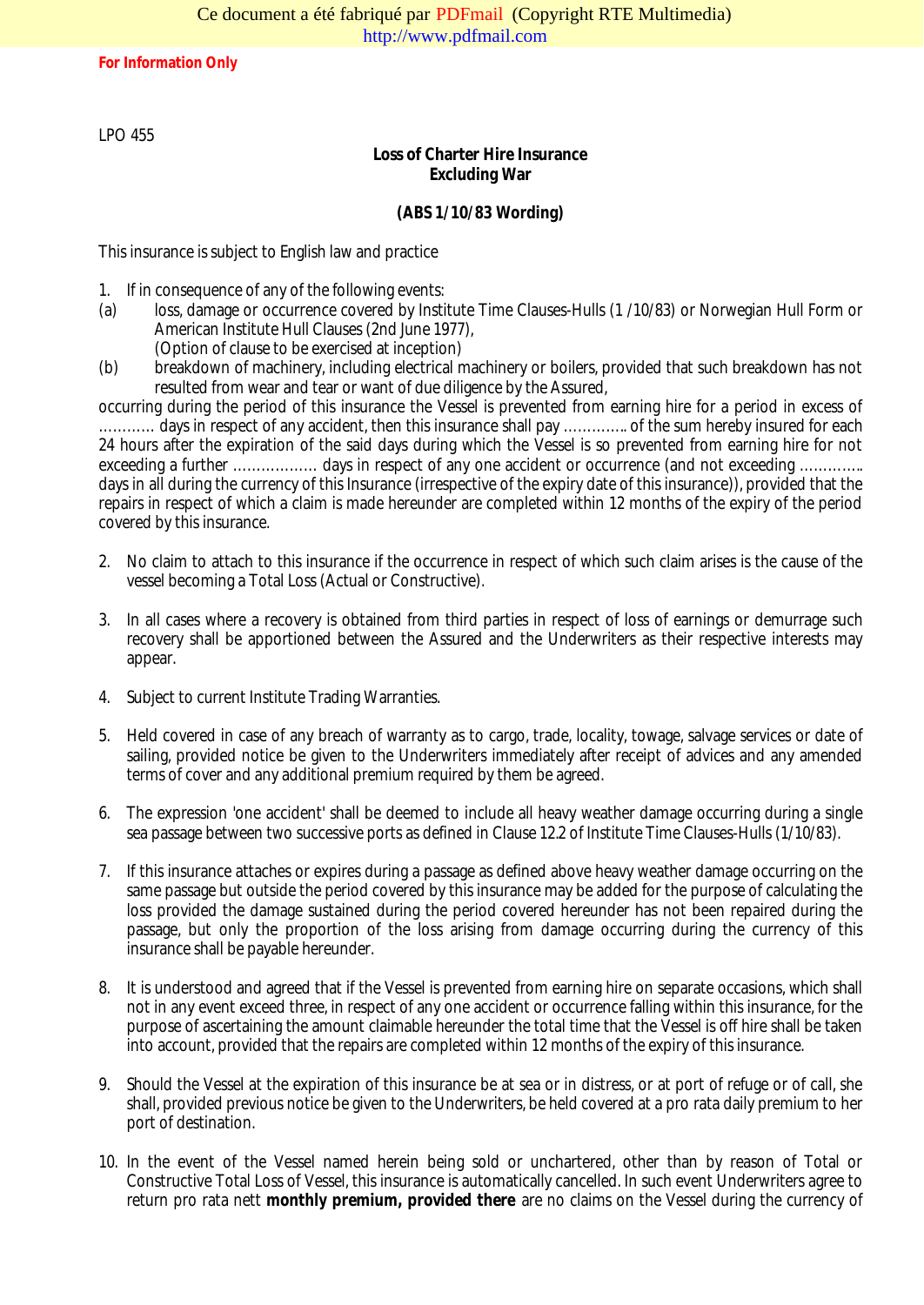the insurance prior to cancellation no other event shall there be any return of premium. This clause shall prevail notwithstanding any provisions whether written, typed or printed in the insurance inconsistent therewith unless especially agreed by Underwriters.

- 11. Unless the Underwriters agree to the contrary in writing, this insurance shall terminate automatically at time of change of the aSsification Society of the Vessel, or change, suspension, discontinuance, withdraw expiry of her Class therein, provided that if the Vessel is at sea such automatic termination shall be de until arrival at her next port. However where such rother suspension, discontinuance or withdrawal of her Class has resulted from loss or damage covered by Clause I of this insurance or which would be covered by Clause 1 insurance of the Vessel subject to current Institute War and Strikes Clause Hulls utomatic termination shall only operate should the Vessel sail from her next port without the prior approval of Classification Society.
- 12. The Assured shall effect, or cause to be effected, all repairs (temporary or permanent) with due diligene dispatch. Underwriters to have the right to require the Assured to incur any expense which would reduce Underwriters' liability under this insurance provided such expense is for Underwriters' account.
- 13. In no case shall this insurance cover loss damage dia antitiense caused by
- 13.1 war civil war revolution rebellion insurrection, or civil strife arising therefrom, or any hostile act by against a belligerent power.
- 13.2 capture seizure arrest restraint or detainment (barratry and piracy excepted), and the consequent thereof or any attempt thereat
- 13.3 derelict mines torpedoes bombs or other derelict weapons of war.
- 14. In no case shall this insurance cover loss damage liability or expense caused by
- 14.1 strikers, locked ut workmen, or persons taking part in labour distures ariots or civil commotions
- 14.2 any terrorist or any person acting from a political motive.
- 15. In no case shall this insurance cover loss damage liability or expense arising from
- 15.1 the detonation of an explosive
- 15.2 any weapon of war

and caused by any person actimaliciously or from a political motive.

16. In no case shall this insurance cover loss damage liability or expense arising from any weapon of war em atomic or nuclear fission and/or fusion or other like reaction or radioactive force or matter.

LP.O. 455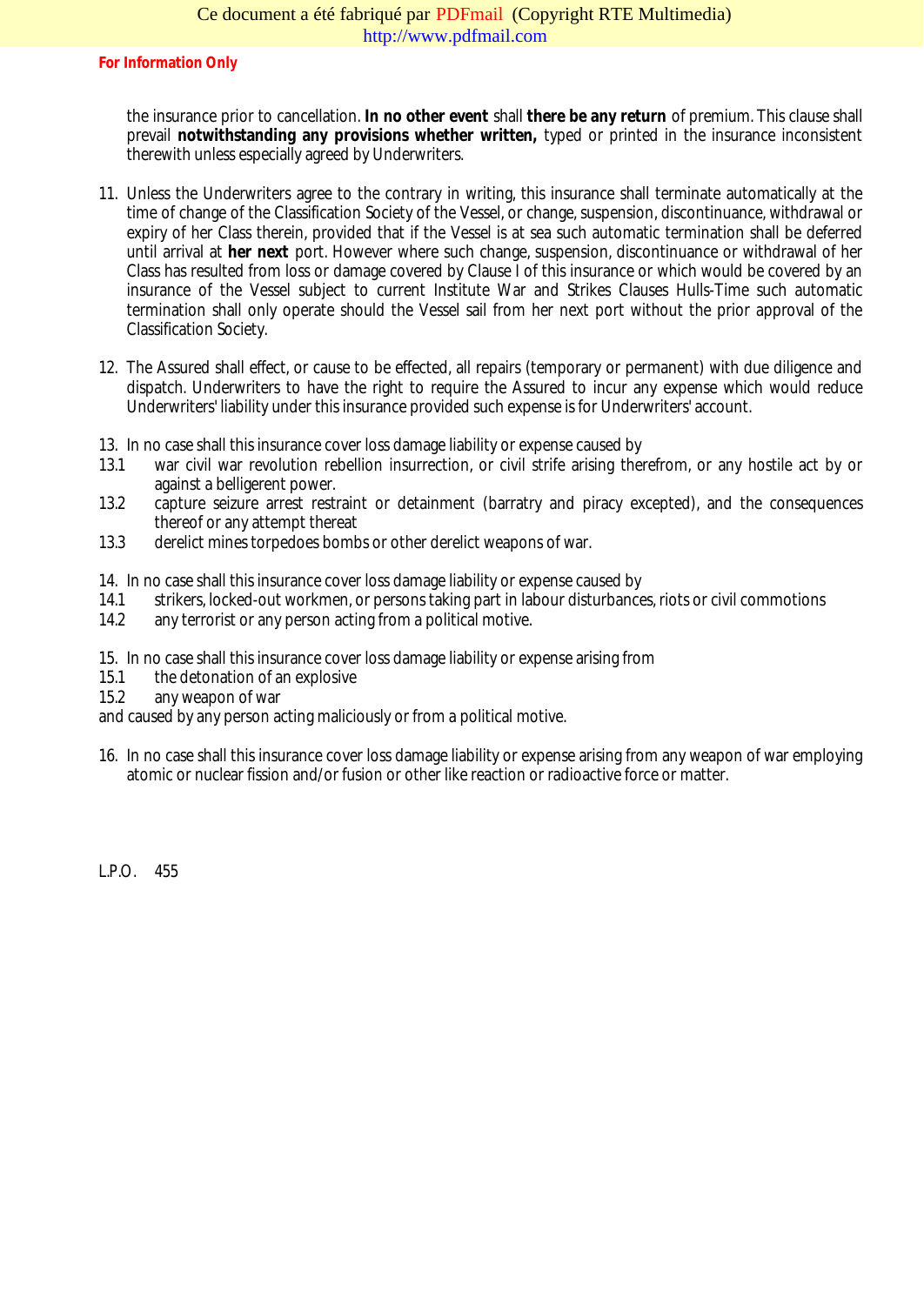LPO 454

Loss of Charter Hire Insurance Including War

## (ABS 1/10/83 Wording)

This insurance is subject to English law and practice

- 1. If in consequence of any of the following events:
	- (a) loss, damage or occurrence covered by Institute Time-Kubuses 4310/83) or Norwegian Hull Form or American Institute Hull Clauses (2nd June 1977) and also loss damage or occurrence covered by In War and Strikes Clauses (1/10/83) or American Institute Hull War and Strikes Clauses (1/12/77) plus Addenda 1 and 2, (Option of clause to be exercised at inception)
	- (b) breakdown of machinery, including electrical machinery or boilers, provided that such breakdown has resulted from wear and tear or want of due diligence by the Assured,

occurring during the ped of this insurance the Vessel is prevented from earning hire for a period in exces .............................days in respect of any accident, then this insurance shall pay ............... of the sum hereby for each 24 hours after the expiration of the said days during the Vessel is so prevented from earning hire for not exceeding a further .............. days in respect of any one accident or occurrence (and not exce ................ days in all during the currency of this Insurance (irrespective of the expiry dateneter) is ins provided that the repairs in respect of which a claim is made hereunder are completed within 12 months of expiry of the period covered by this policy.

- 2. No claim to attach to this insurance if the occurrence in respect of which such slist the rise is of the vessel becoming a Total Loss (Actual or Constructive).
- 3. In all cases where a recovery is obtained from third parties in respect of loss of earnings or demurrage recovery shall be apportioned between the Assured and the Underworth respective interests may appear.
- 4. Subject to current Institute Trading Warranties and, in respect of War risks, subject to current London Ma War Risk Trading Warranties.
- 5. Held covered in case of any breach of warranty as to cargo cality et dwage, salvage services or date of sailing, provided notice be given to the Underwriters immediately after receipt of advices and any ame terms of cover and any additional premium required by them be agreed.
- 6. The expression 'one accident'l streadeemed to include all heavy weather damage occurring during a single seappassage between two successive ports as defined in Clause 12.2 of Institute Flume (Clauses).
- 7. If this insurance attaches or expires during a passage as defirted above ather damage occurring on the same passage but outside the period covered by this insurance may be added for the purpose of calculat loss provided the damage sustained during the period covered hereunder has not been repaired durin passage, but only the proportion of the loss arising from damage occurring during the currency of insurance shall be payable hereunder.
- 8. It is understood and agreed that if the Vessel is prevented from earning hire on separate occasions, which not in any event exceed three, in respect of any one accident or occurrence falling within this insurance, for purpose of ascertaining the amount claimable hereunder the total time that the Vessel is off hire shall be into account, provided that diffepairs are completed within 12 months of the expiry of this insurance.
- 9. Should the Vessel at the expiration of this insurance be at sea or in distress, or at port of refuge or of ca shall, provided previous notice be given to the Underwritered, bevered at a pro rata daily premium to her port of destination, but in no event shall such extension affect or postpone the operation of the Institute Notice of Cancellation and Automatic Termination of Cover Clause for War.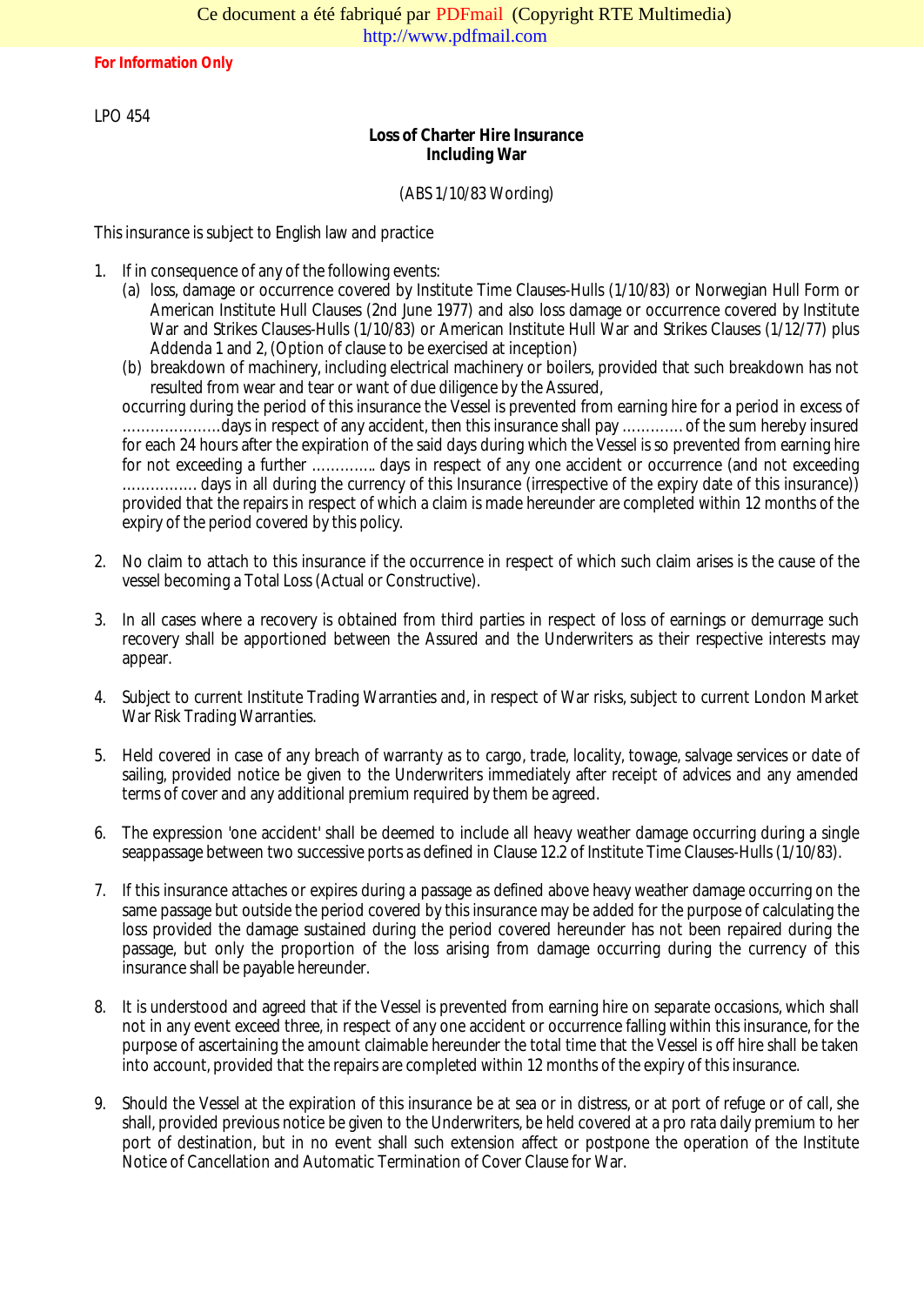10. In the event of the Vest named herein being sold or unchartered, other than by reason of Total or Constructive Total Loss of Vessel, this insurance is automatically cancelled. In such event Underwriters a return pro rata nett monthly premium, provided there are no colative Vessel during the urrency of the insurance prior to cancellation. In no other event shall there be any return of premium (except as prov under Clause 14.3 below).

This clause shall prevail notwithstanding any provisions whether writtlen typested in the insurance inconsistent therewith unless especially agreed by Underwriters.

- 11. Unless the Underwriters agree to the contrary in writing, this insurance shall terminate automatically at time of change of the Classification Societe of et also change, suspension, discontinuance, withdrawal or expiry of her Class therein, provided that if the Vessel is at sea such automatic termination shall be de until arrival at her next port. However where such change, suspension, a the continuathdrawal of her Class has resulted from loss or damage covered by Clause I of this insurance such automatic terminatic only operate should the Vessel sail from her next port without the prior approval of the Classification Society.
- 12. The Asured shall effect, or cause to be effected, all repairs (temporary or permanent) with due diligence dispatch. Underwriters to have the right to require the Assured to inexpense which would reduce Underwriters' liability under this insurance ded such expense is for Underwriters' account.
- 13. This insurance excludes:
- 13.1loss damage liability or expense arising from
- 13.1.1 any detonation of any weapon of war employing atomic or nuclear fission and/or fusion or other I reaction or radioactive forcematter, hereinafter called a nuclear weapon of war
- 13.1.2 the outbreak of war (whether there be a declaration of war or not) between any of the following countri United Kingdom, United States of America, France, the Union of Soviet Socialist Republics People's Republic of China
- 13.1.3 requisition or premption
- 13.1.4 capture seizure arrest restraint detainment confiscation or expropriation by or under the order of the Government or any public or local authority of the country in which the Vessel is owned or registered
- 13.1.5 arrest restraint detainment confiscation or expropriation under quarantine regulations or by reason infringement of any customs or trading regulations
- 13.1.6 the operation of ordinary judicial process, failure to provide security or to pay any fine or any any financial cause
- 13.2any claim for any sum recoverable under any other insurance on the Vessel or which would be recover under such insurance but for the existence of this insurance
- 13.3any claim for expenses arising from delay except such expendeds bestore rable in principle in English law and practice under the Yeark werp Rules 1974.
- 14. 14.1 Cover hereunder in respect of the risks of war, etc., may be cancelled by either the Underwriters Assured giving 7 days notice (such cancellation b effective on the expiry of 7 days from midnight of the day on which notice of cancellation is issued by or to the Underwriters). The Underwriters agree howev reinstate cover subject to agreement between the Underwriters and the Assuceth priorptry of such notice of cancellation as to new rate of premium and/or conditions and/or warranties.

14.2 Whether or not such notice of cancellation has been given cover hereunder in respect of the risks of etc., shall TERMINATE AUTOMATICALLY

- 14.2.1 upon the occurrence of any hostile detonation of any nuclear weapon of war as defined in Clause 1 wheresoever or whensoever such detonation may occur and whether or not the Vessel may be involve
- 14.2.2 upon the outbreak of war (whether there be a declacation or not) between any of the following countries:

United Kingdom, United States of America, France, the Union of Soviet Socialist Republics People's Republic of China

- 14.2.3 in the event of the Vessel being requisitioned, either for title or use.
- 14.3 In the event either of cancellation by notice or of automatic termination of this insurance by reason of operation of this Clause 14, pro rata net return of premium shall be payable to the Assured.